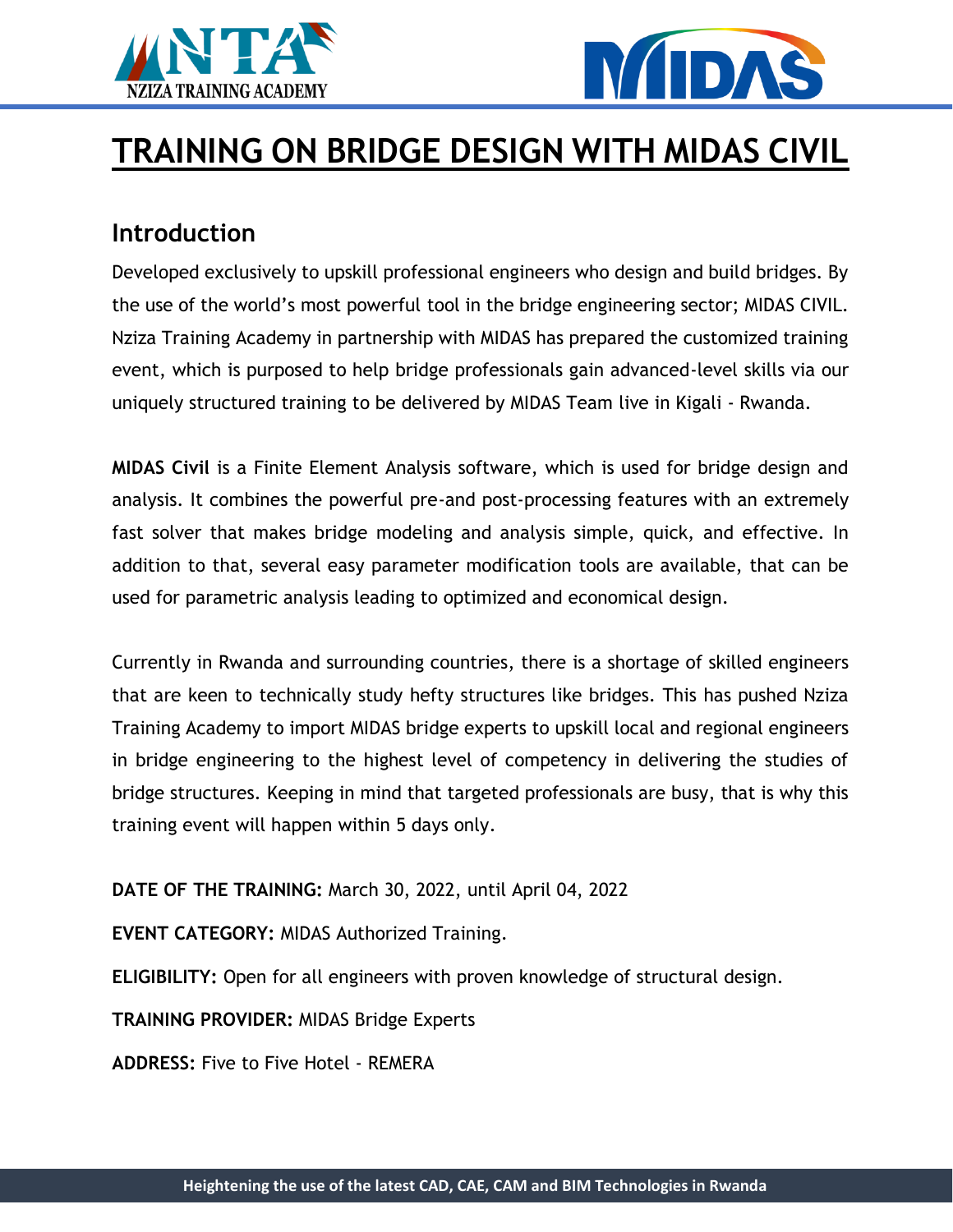



### **Training schedule in brief:**

**Day 1 (March 30, 2022):** Introduction to Midas Civil & 3D Box Culverts Design

**Day 2:** Reinforced Concrete T-Girder Bridge Design

**Day 3:** 3D Bridge Substructure & Foundation Design, Expert Lecture featuring the experience of using MIDAS Civil by Midas power user from Uganda

- **Day 4.1:** Practice and Q&A session
- **Day 4.2:** Design of Reinforced Concrete slab Bridge
- **Day 5:** Design of Prestressed Composite I-Girder Bridge
- **Day 6:** Certification ceremony

# **Take-home Technical materials from MIDAS**

- Software tutorial video recordings
- Midas civil design guide (PDF)
- Midas Civil licensed software from one month (Free)
- Detailed tutorial book of all bridge types that will be covered in the training (PDF)
- Structural Analysis I Basic analysis with Midas software (PDF)
- Structural Analysis II Advanced analysis with Midas software (PDF)
- Frequently asked question (FAQ) booklet for Midas Civil (PDF)
- Midas Project Application booklet The masterworks of Civil Engineering (PDF)
- Midas International Technical Paper Collection (PDF)
- Midas training certificates

# **Training objective:**

The main objective of this training is to deliver professional skills through a practical design of a real project. The course will involve different practical exercises and assignments but the final goal is to deliver a technical design study of the Highway Bridge project.

The MIDAS CIVIL will be used for 3D Modelling, analysis, and design of the bridge structure.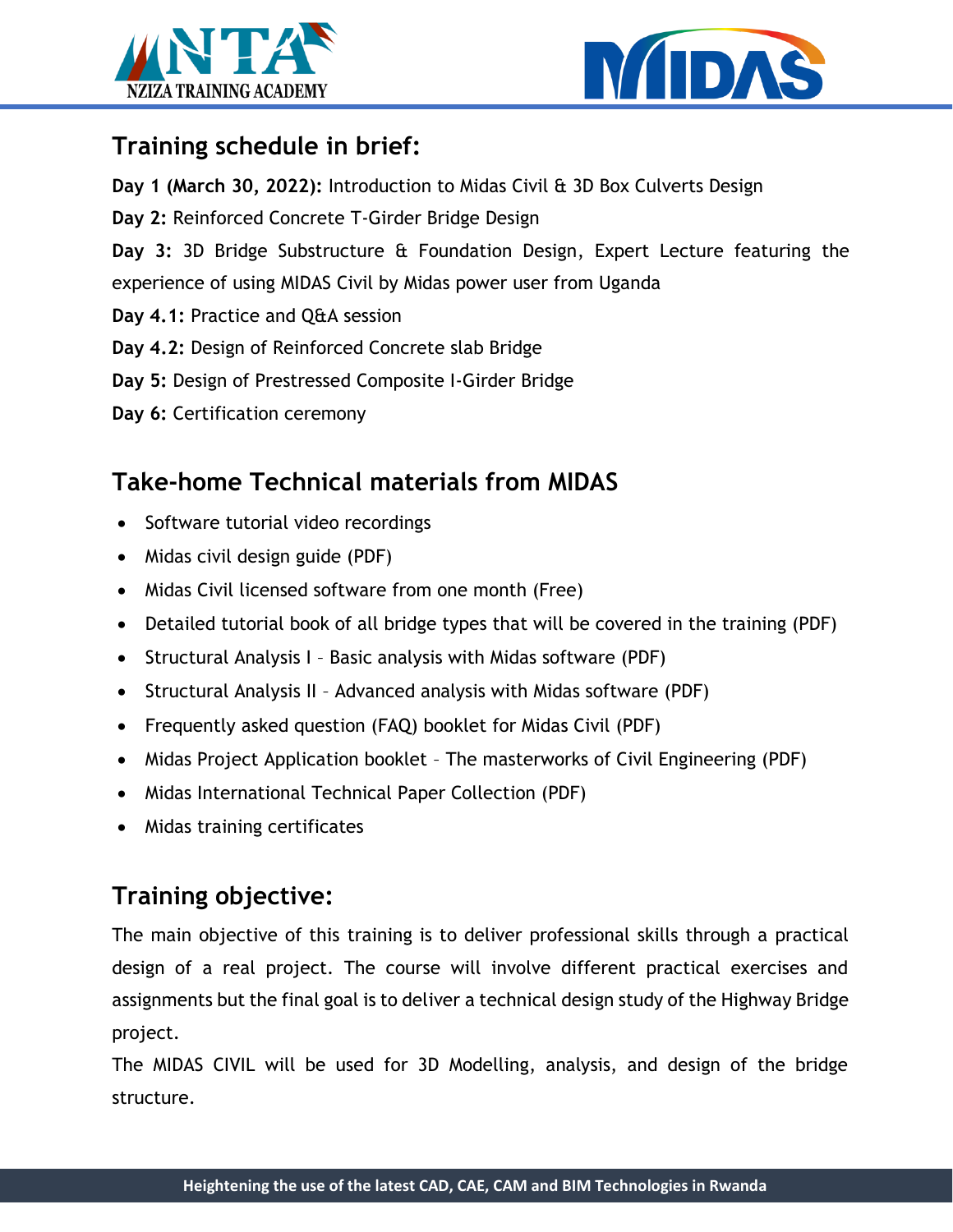



#### **What will be the outcome?**

At the end of this training, you will have picked up the useful tips needed when utilizing MIDAS Civil, specific features within the software that help you start and complete your bridge design project with exact and effective construction documents for all concepts with standard bridge types.

At the end of the training, successful participants will receive a MIDAS certificate.

### **Who should attend this event?**

- Structural Engineers
- Civil Engineers with experience in structural designs
- Roads/highway Engineers with experience in bridge design/construction
- Final Year students in structural engineering
- Final Year students in highway engineering with interest in bridge design

# **OTHER DETAILS**

- The course will be conducted in English.
- Each day will consist of a short recap followed by a lecture and practical exercises for the delegates to complete.
- The course will provide the delegates with the necessary tools and knowledge to set up and complete a bridge design project using MIDAS Civil.
- Upon completion of the course, trained attendees will receive a certificate of attendance issued by MIDAS.
- Covid-19 full vaccination is necessary and will be checked.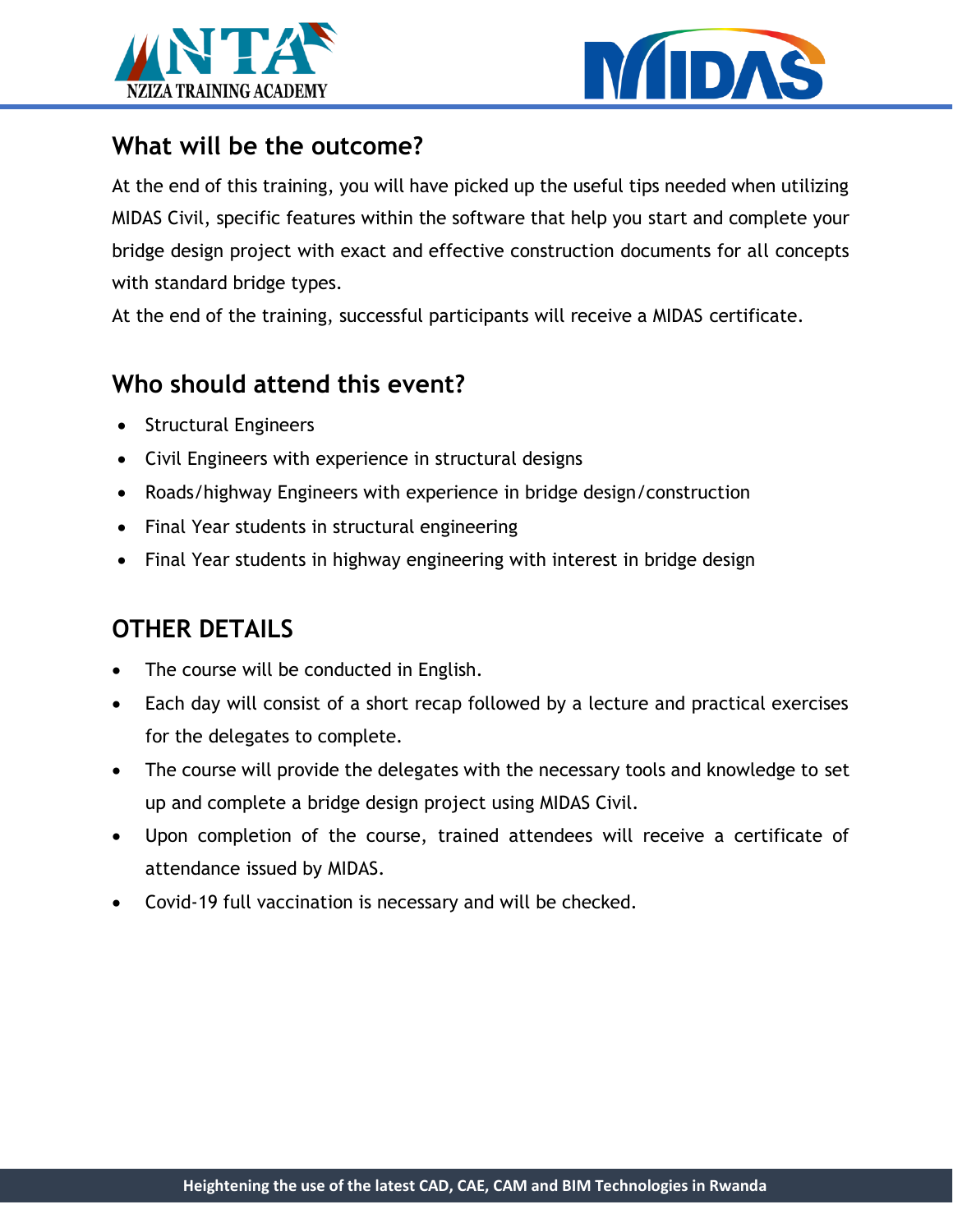



# **PROPOSED TRAINING AGENDA**

#### **DAY 1 – Introduction to Midas Civil Software**

| <b>Time</b>              | Description                                                                                                                                                                                                                                                                                                                                                                  |
|--------------------------|------------------------------------------------------------------------------------------------------------------------------------------------------------------------------------------------------------------------------------------------------------------------------------------------------------------------------------------------------------------------------|
| 01:30PM<br>to<br>02:30PM | Meet and greet, opening remarks followed by slide presentation                                                                                                                                                                                                                                                                                                               |
| 02:30PM<br>to<br>03:00PM | Introduction to GUI, Task pane window, Works tree menu, MCT<br>command shell, Unit system, Wizard options.<br>Introduction to Node/Element creation, Section definition, Material<br>property definition, Supports and Boundary conditions and Load<br>definition.                                                                                                           |
| 03:00PM<br>03:45PM       | <b>Exercise Problem 01 - Analysis of Simple Beam</b><br>to - Node/Element Creation<br>- Nodal Loads, Element Beam Loads, Line Beam Loads.<br>- BM, SF & Deflections Diagrams                                                                                                                                                                                                 |
| 03:45PM<br>to<br>04:45PM | Exercise Problem 02 - Analysis of 3D two bay Frame<br>Structural modelling using nodes & elements, Plate Modelling, Auto<br>Meshing<br>Define Self weight, Floor loads, Nodal loads, Load cases, Uniformly<br>Distributed Loads.<br>Load Combinations,<br>Verify Reactions, Verify Deformed Shape and Displacements, Verify<br>Member Forces.<br><b>Beam Detail Analysis</b> |
| 04:45PM<br>to<br>05:00PM | Coffee Break                                                                                                                                                                                                                                                                                                                                                                 |
| 05:00PM<br>to<br>06:00PM | Exercise Problem 03 - Modelling of 3D Box Culvert with wing walls<br>Introduction to wizard template feature for culvert modelling<br>Definition of materials.                                                                                                                                                                                                               |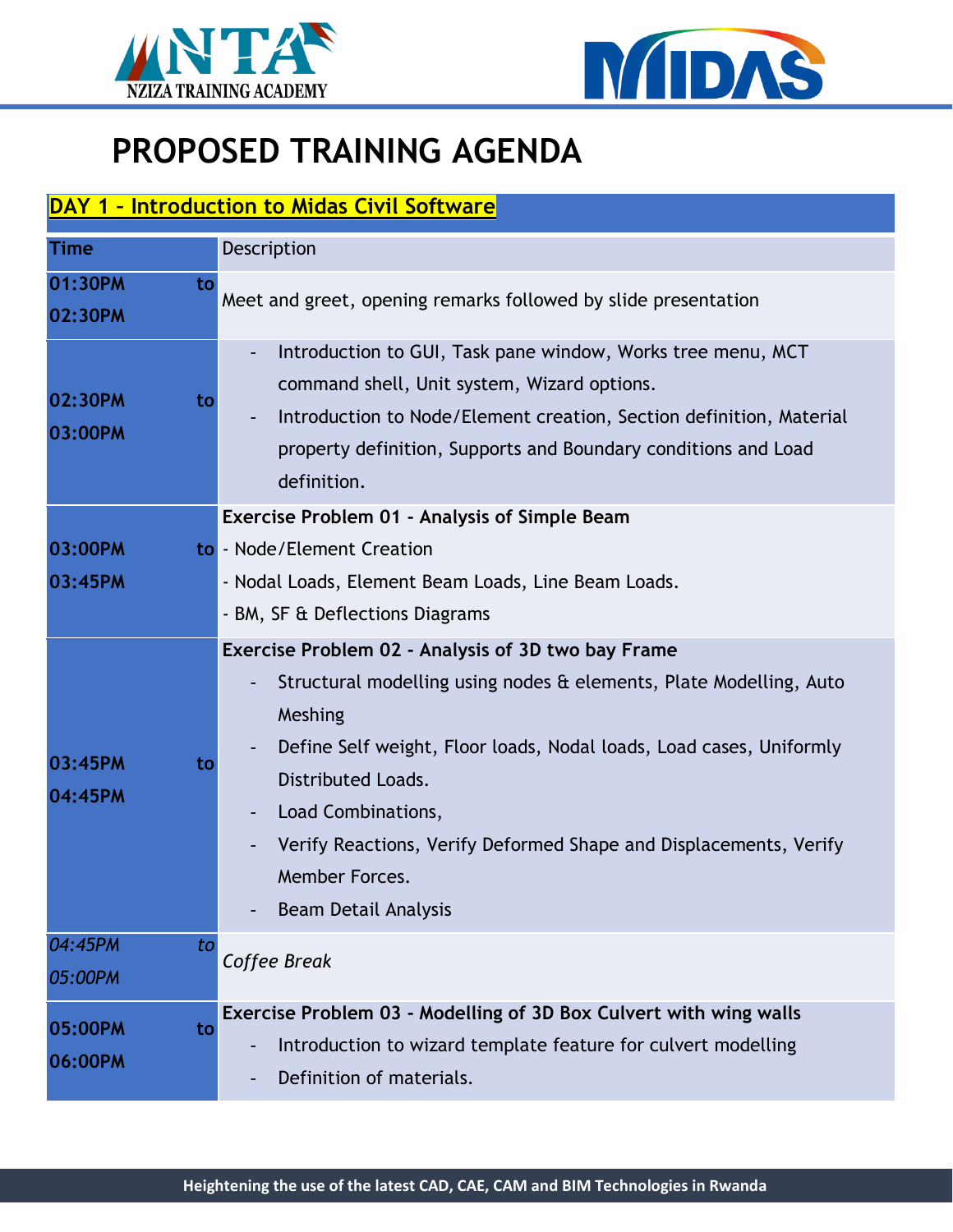



|                                                    | Definition of loads on culvert structure:                                   |  |  |
|----------------------------------------------------|-----------------------------------------------------------------------------|--|--|
| 06:00PM<br>to<br>06:30PM                           | Application of Self weight, pavement loads, surcharge soil loads, crash     |  |  |
|                                                    | barrier & median loads.                                                     |  |  |
|                                                    | Definition of lanes, vehicle & moving loads as per EuroCode.                |  |  |
|                                                    | Soil-structure-interaction (applying soil springs) $\alpha$ hydraulic loads |  |  |
|                                                    | Definition of boundary condition $\theta$ soil springs based on modulus of  |  |  |
|                                                    | elasticity for subgrade reaction.                                           |  |  |
|                                                    | Analysis results interpretation & RC Design                                 |  |  |
|                                                    | Auto Generation of load combinations, Reactions, Displacement               |  |  |
| to                                                 | Contour, Plate Forces/Moments                                               |  |  |
| 06:30PM<br>08:00PM                                 | Moving Load Tracer                                                          |  |  |
|                                                    | Cutting plane & Moment envelope diagrams                                    |  |  |
|                                                    | Plate Beam & Plate Column design & checking                                 |  |  |
|                                                    | Graphic summary report & Detailed calculation report generation             |  |  |
| <b>DAY 2 - Reinforced Concrete T-Girder Bridge</b> |                                                                             |  |  |
| <b>Time</b>                                        | <b>Description</b>                                                          |  |  |

| пше                      | <b>DESCI IPLIUII</b>                                                                                                                                                                                              |  |
|--------------------------|-------------------------------------------------------------------------------------------------------------------------------------------------------------------------------------------------------------------|--|
| 01:30PM<br>to            | Setting up unit preference, material properties, sections definition                                                                                                                                              |  |
| 02:00PM                  |                                                                                                                                                                                                                   |  |
| 02:00PM<br>to<br>03:30PM | <b>Modeling of RC Girder bridge</b><br>Creating nodes & elements for Girders<br>Using modelling functions of MIDAS Civil - extrude, divide, translate<br>etc.<br>Creating diaphragm elements $\alpha$ cross beams |  |
| 03:30PM<br>to<br>04:45PM | <b>Load Definition</b><br>Defining support conditions & bearings<br>Defining structure & boundary groups<br>Applying loads - Static loads, moving loads<br>Setting up analysis control data                       |  |
| 04:45PM<br>to<br>05:00PM | Coffee Break                                                                                                                                                                                                      |  |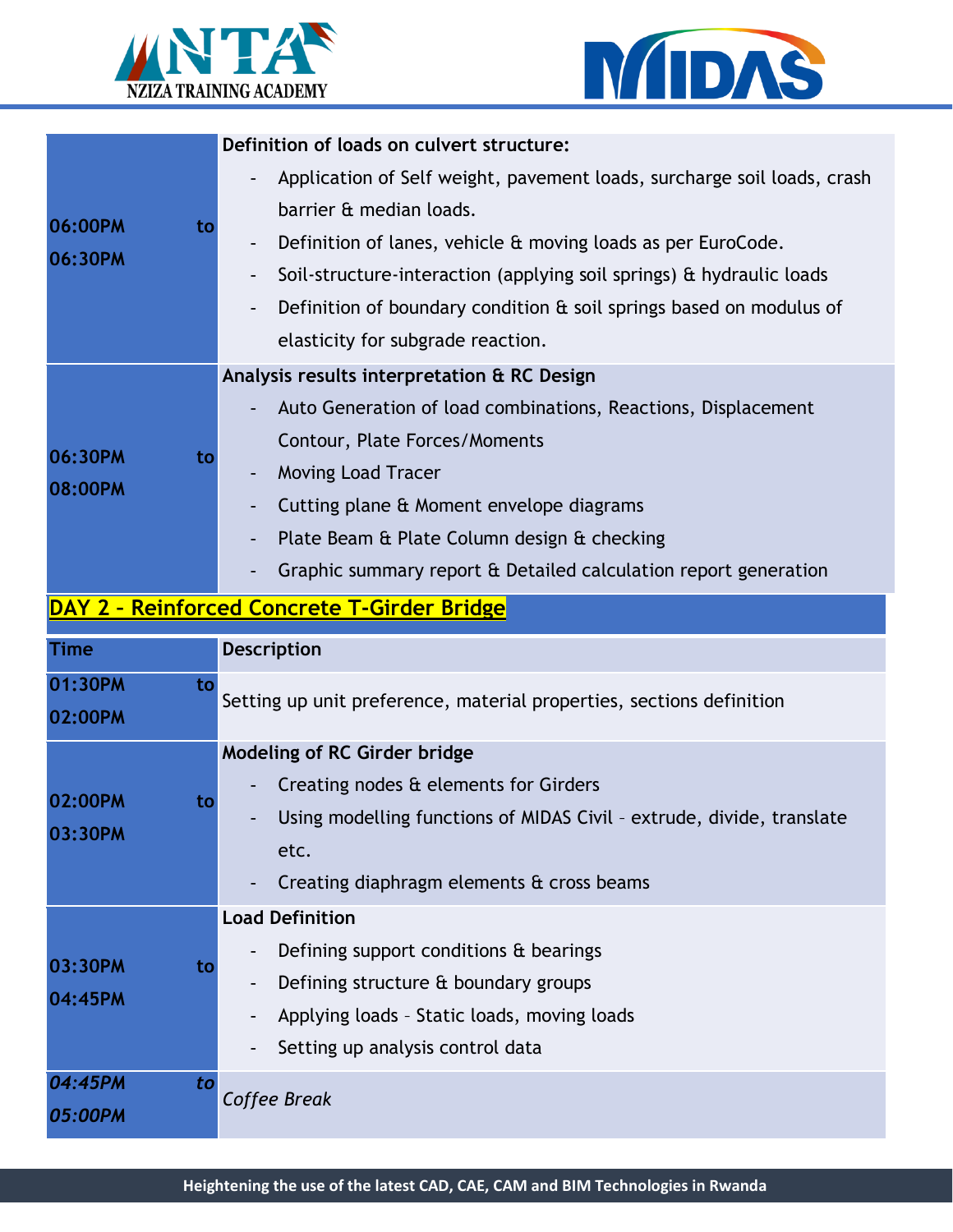



| 05:00PM<br>to<br>06:00PM                             |    | Results extraction & interpretation                                    |  |
|------------------------------------------------------|----|------------------------------------------------------------------------|--|
|                                                      |    | Generating load combinations                                           |  |
|                                                      |    | Reactions, Displacement, Beam diagrams, Stresses.<br>$\overline{a}$    |  |
|                                                      |    | Design of RC Girder bridge:                                            |  |
| 06:00PM                                              |    | Design parameters                                                      |  |
|                                                      |    | Partial safety factors for materials                                   |  |
|                                                      | to | Limiting maximum rebar ratio                                           |  |
| 07:00PM                                              |    | Beam section data                                                      |  |
|                                                      |    | Beam design report                                                     |  |
|                                                      |    | Concrete code checks                                                   |  |
| 07:00PM                                              | to |                                                                        |  |
| 07:30PM                                              |    | Analysis report generation                                             |  |
|                                                      |    |                                                                        |  |
| 07:30PM                                              | to | Q&A - Winding up the day!                                              |  |
| 08:00PM                                              |    |                                                                        |  |
| DAY 3 - 3D Bridge Substructure and Foundation Design |    |                                                                        |  |
|                                                      |    |                                                                        |  |
| <b>Time</b>                                          |    | Description                                                            |  |
| 01:30PM                                              | to |                                                                        |  |
| 02:00PM                                              |    | - Setting up unit preference, material properties, sections definition |  |
|                                                      |    | Modelling of Substructure with Foundation                              |  |
|                                                      |    | Creating nodes & elements                                              |  |
| 02:00PM                                              | to | Using modelling functions of Midas Civil - extrude, divide, translate  |  |
| 03:30PM                                              |    | etc.                                                                   |  |
|                                                      |    | Creating Pier Cap, Pier, Pile cap and piles                            |  |
|                                                      |    | <b>Analysis and Design</b>                                             |  |
|                                                      |    | Defining support conditions & bearings                                 |  |
| 03:30PM                                              | to |                                                                        |  |
| 04:45PM                                              |    | Applying loads - Static loads, moving loads<br>Perform Analysis        |  |
|                                                      |    | Design of Pier, Pier Cap, Piles as per Eurocode                        |  |
|                                                      |    |                                                                        |  |
| 04:45PM<br>05:00PM                                   | to | Coffee Break                                                           |  |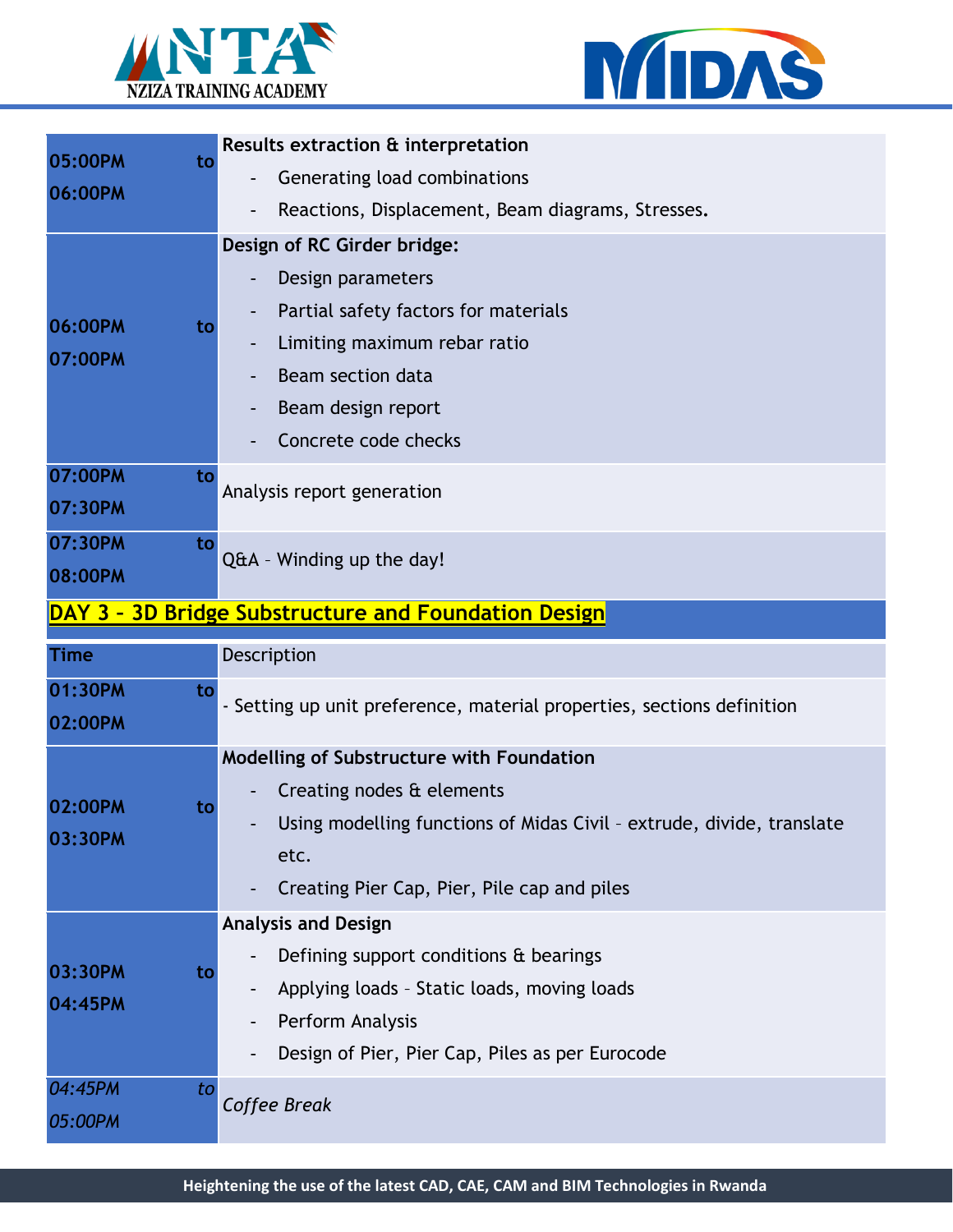



| 05:00PM<br>to<br>07:30PM                       | - Expert Lecture sharing their experience, tips & tricks of using Midas Civil<br>software<br>- Discussion on past projects done using midas Civil.                                                                                     |  |  |  |
|------------------------------------------------|----------------------------------------------------------------------------------------------------------------------------------------------------------------------------------------------------------------------------------------|--|--|--|
| 07:30PM<br>to<br>08:00PM                       | Q&A - Winding up the day!                                                                                                                                                                                                              |  |  |  |
| <b>DAY 4 - Reinforced Concrete Slab Bridge</b> |                                                                                                                                                                                                                                        |  |  |  |
| Time                                           | Description                                                                                                                                                                                                                            |  |  |  |
| 09:00AM<br>to<br>12:30PM                       | Practice session, Q&A                                                                                                                                                                                                                  |  |  |  |
| 12:30PM<br>to<br>01:30PM                       | <b>Lunch Break</b>                                                                                                                                                                                                                     |  |  |  |
| 01:30PM<br>02:00PM                             | to Geometry overview of the bridge structure, setting up unit system, & Material<br>definition                                                                                                                                         |  |  |  |
| 02:00PM<br>to<br>03:00PM                       | Modelling of RC Slab bridge (traditional way)<br>Different ways of modelling a RC slab bridge - Manual modelling $\alpha$<br>Wizard modelling.<br>Introduction to RC slab bridge wizard.<br>$\blacksquare$                             |  |  |  |
| 03:00PM<br>to<br>04:45PM                       | Modelling of RC slab bridge using wizard template:<br>Transverse geometry definition of slab bridge.<br>Longitudinal geometry definition of slab bridge.<br>Loads definition<br>Traffic surface lane definition                        |  |  |  |
| 04:45PM<br>to<br>05:00PM                       | Coffee Break                                                                                                                                                                                                                           |  |  |  |
| 05:00PM<br>to<br>07:30PM                       | Results extraction & design checks<br>ULS Checks: Beam, Column, Slabs, Walls Design;<br>SLS Checks: Stress Limitation, Crack Control.<br>Design input parameter.<br>Transverse design of slab rebars in a model - RC Plate Beam design |  |  |  |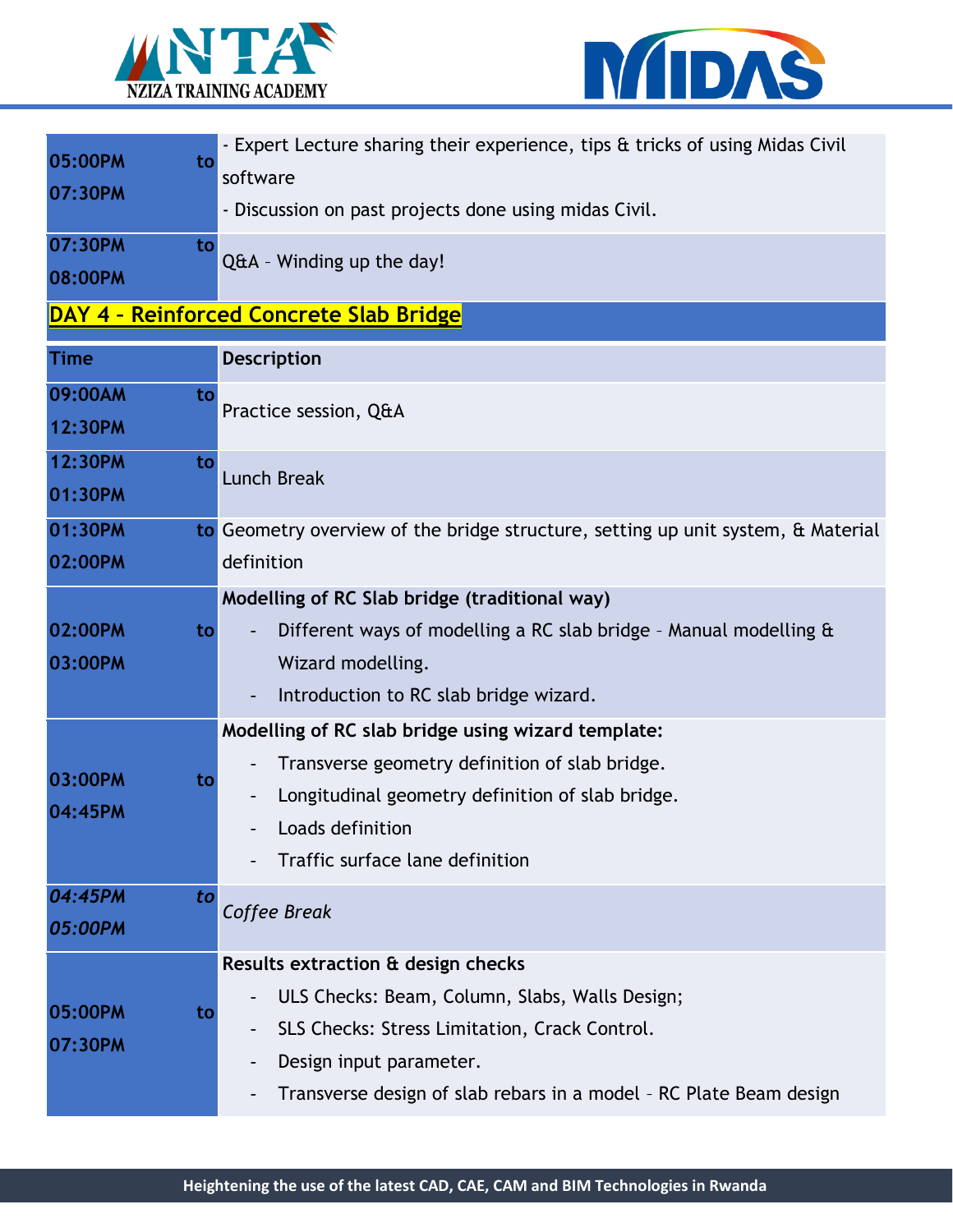



| 07:30PM                  | to<br>Q&A - Winding up the day!                                                                                                                                                                                                                                                                                                                                                                                                                        |
|--------------------------|--------------------------------------------------------------------------------------------------------------------------------------------------------------------------------------------------------------------------------------------------------------------------------------------------------------------------------------------------------------------------------------------------------------------------------------------------------|
| 08:00PM                  |                                                                                                                                                                                                                                                                                                                                                                                                                                                        |
|                          | DAY 5 - Prestressed I-Girder Bridge using PSC Wizard                                                                                                                                                                                                                                                                                                                                                                                                   |
| <b>Time</b>              | Description                                                                                                                                                                                                                                                                                                                                                                                                                                            |
| 01:30PM<br>to<br>02:00PM | Introduction to Unit system, geometry, and parameters.                                                                                                                                                                                                                                                                                                                                                                                                 |
| 02:00PM<br>to<br>04:45PM | Modelling of PSC I-Girder concrete composite bridge using PSC Wizard option<br>- Definition of Material & Section properties<br>- Static loads definition<br>- Define boundary condition<br>- Define time dependent material properties<br>- Define boundary, structure & load groups<br>- Define construction stages                                                                                                                                  |
| 04:45PM<br>to<br>05:00PM | Coffee Break                                                                                                                                                                                                                                                                                                                                                                                                                                           |
| 05:00PM<br>to<br>06:30PM | Tendon definition & loss calculation<br>- Ways of tendon profile definition in Midas Civil<br>- Tendon profile generation, - Tendon profile definition<br>- Wizard saving option, - Generate the Model<br>Moving Load Analysis, Results interpretation and Post-processing<br>- Moving load definition<br>- Result interpretation and extraction in form of tabular and graphical<br>representation.<br>- Load combinations, - Tendon loss calculation |
| 06:30PM<br>08:00PM       | Design of Prestressed bridge<br>to<br>- Define design parameters & information<br>- Design report generation and interpretation<br>DAY 6 - Certification Ceremony at Grand Legacy Hotel at 4 PM                                                                                                                                                                                                                                                        |
|                          |                                                                                                                                                                                                                                                                                                                                                                                                                                                        |